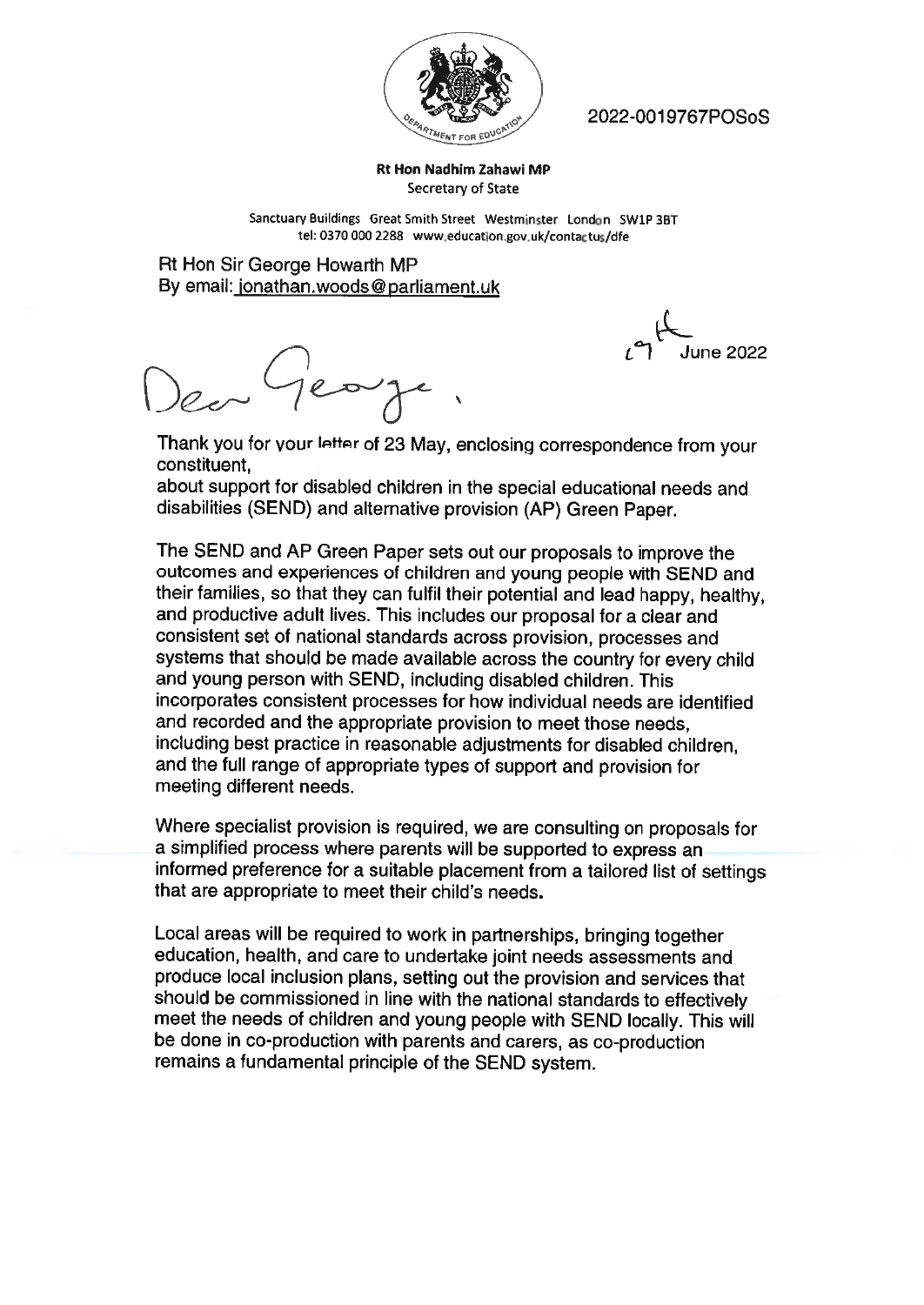Our proposals will also align system incentives and strengthen accountabilities to improve outcomes and provide value for money within the system. This includes greater oversight of local delivery through the department's new Regions Group and strengthened accountability within the health system for SEND, including statutory guidance for Integrated Care Boards, subject to the passing of the Health and Care Bill, to clearly set out how they should discharge their statutory responsibilities for SEND.

We will also empower local authorities to establish multi-agency partnerships and new backstop powers to direct admissions in schools, and work with Ofsted and the Care Quality Commission to update inspections. New inclusion dashboards will further strengthen accountability and offer <sup>a</sup> transparent <sup>p</sup>icture of how the system is performing across education, health, and care.

<sup>A</sup> national framework of funding bands has the potential to establish <sup>a</sup> more consistent basis for the funding of provision where bandings would cluster specific types of education provision (aligned to need) as set out by national standards. This would address concerns about the inconsistency in current local authority arrangements, including when it is necessary for pupils to receive support to meet their needs from outside of their local authority boundary.

We are also consulting on how we can best develop funding bands and tariffs to mitigate unintended consequences and risks. We will continue to work with councils and stakeholders, drawing on their expertise, and, following consultation, <sup>p</sup>ilot approaches on <sup>a</sup> smaller scale, before carefully sequencing implementation on <sup>a</sup> national scale.

Throughout the SEND Review, parents and carers told the department how lengthy, stressful, and often expensive, the tribunal process can be. Our proposals seek to resolve disputes earlier and improve relationships locally by strengthening mediation, including consulting on making mediation mandatory with clear national standards and support for families. Parents will still be able to go to SEND Tribunal if necessary.

The department spoke to many parents and carers over the course of the SEND Review and heard about the additional tasks and roles that families often take on to support their children practically and emotionally, without any break. We understand the importance of respite, both for parents and carers and for children and young people. Therefore, on <sup>1</sup> February, the government announced <sup>a</sup> new £30 million investment over the next three years which councils will be able to bid for to set up more than 10,000 additional respite places.

This small-scale project will mean that innovative approaches to providing support will be able to be evaluated over the course of the three-year programme, with best practice learning being shared across the system so that more families can benefit.